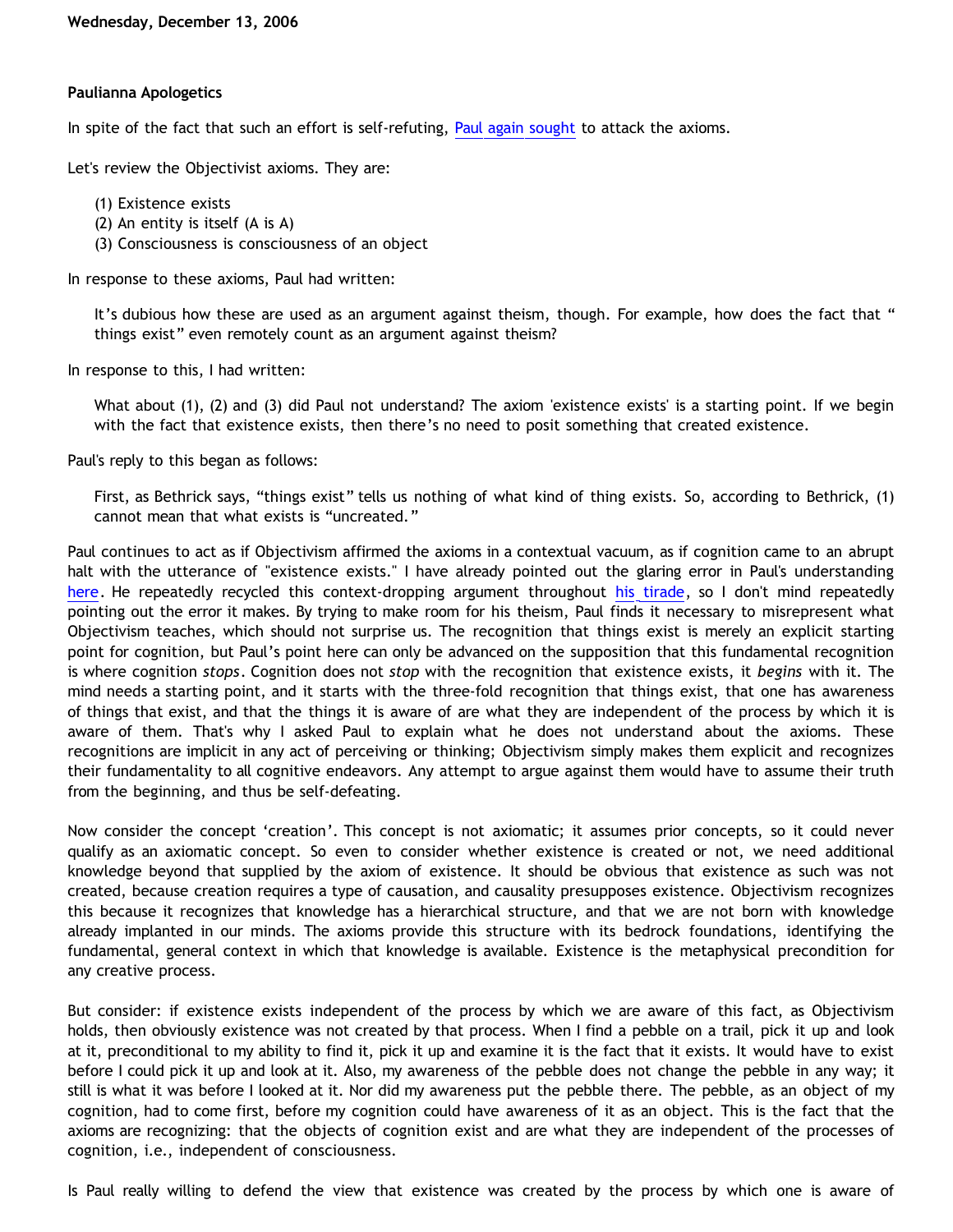existence? What would be the starting point to such a defense? Would his starting point be the position that existence does *not* exist? He would have to exist in order to advance such a position, so just by endorsing it he would be presenting himself as a counter-example contradicting his starting assumption. If he has another starting assumption, what would it be? To what would it refer? Again, what is Paul really trying to argue here? What is Paul's position, and why is it so difficult for him to identify it?

Paul tried to find another backdoor around the axioms. He wrote:

God has always existed, so "something exists" could not possibly be used to prove that God doesn't exist. And, given His existence, existence has always existed.

Here Paul provides a "naked assertion" of his own, one which bypasses the conceptual integration it needs to be meaningful. He says that "God has always existed," and yet the existence of his god is precisely what he needs to prove if he's going to be an effective apologist. So citing this faith-based belief-assumption is not helpful to his case, which he seems either reluctant or unable to present. Meanwhile, if what Paul calls "God" is merely a figment of his imagination, then claiming that it exists is a purely arbitrary claim, and thus we have no onus to prove that it does not exist. Indeed, no one needs to accept the burden to prove that the non-existent does not exist.

Moreover, no one is claiming that the axiom of existence disproves theism *singlehandedly* - that is, without the benefit of integrating it with the axioms of identity and consciousness, for instance. The statement "something exists" neither proves nor disproves the existence of Paul's god; it's an affirmation summarizing a basic recognition, not an argument. My point above was that if we *begin* with the fact that existence exists, then we slash off the dubious notion that we need an *explanation* for the fact that existence exists. Paul's response to this point suggests that he no intelligent response to it. Rather, he's slinking about to find ways of making his god-belief rest easy with such facts. But in the process, he shows that he's not willing to recognize fully the distinction and relationship between the object(s) and means of cognition, a relationship which is fundamental to any knowledge claim. Nor does he offer a clear methodology by which we can distinguish between his god and what he may merely be imagining.

Our ability to come into the knowledge of the axioms begins with our most fundamental form of awareness, which is sense perception, the level of consciousness which man shares with the higher animals. Sense perception is an autonomic biological process. So long as we are alive, we cannot turn off all of our senses. (Try telling a burn victim to turn off his pain receptors while he lays in agony in his hospital bed.) So this is the given state of awareness with which we naturally begin, and it gives us direct awareness of objects in our immediate environment. Thus the first objects of which we are aware are going to be physical objects. Our sensory receptors are physical, and they operate on a physical basis. Moreover, they are stimulated by physical objects in their vicinity. When my hand comes into contact with a pebble, I acquire tactile awareness of it. When smoke comes into contact with my olfactory nerves, I smell it. When my tongue comes in contact with the flesh of a lemon, I taste it. When sound waves reach my eardrums, I hear the sound. When light reflected from the lemon reaches my eyes, I see the lemon. Perceptual awareness is the base.

Now consider what Paul is trying to say. He is trying to say that his god's existence, which he alleges to be eternal, gives truth to the recognition that existence exists. Now he seems to be affirming that Objectivism's starting point is in fact true (elsewhere he said that my starting point is "not true"). The problem is that our recognition that existence exists is not based on awareness of the existence of a supernatural being that is beyond the reach of our senses. Since our most basic awareness is sensory in nature, and since our axiomatic concepts are based on direct perceptual input, the axioms could not in any sense be based on the existence of the Christian god. That is, to be objective, our cognitive starting point could not be based on the claim "God exists." Quite the opposite, the claim that "God exists" could only be made after the concept 'exists' has been formed. So again, we find [Christianity](http://bahnsenburner.blogspot.com/2006/07/theism-and-its-piggyback-starting.html) [piggybacking on Objectivist fundamentals.](http://bahnsenburner.blogspot.com/2006/07/theism-and-its-piggyback-starting.html)

## Paul asked:

What kind of things "didn't need to be created?" Before this silly little post of his, it didn't exist. Therefore, some existents are created!

It is true that man is capable of creating things. But we must be careful here if we are going to have any hope of maintaining philosophical credibility. When man creates things, he does not create them "ex nihilo." For instance, if I am going to create a post, I do not *wish* it into place. Blogger.com does not simply obey my conscious intentions, and I certainly do not possess powers of psychography. On the contrary, I need to *act*, and I need to use *materials* which *already exist* in order to create it, and even then, I can only create by obeying the nature of the materials I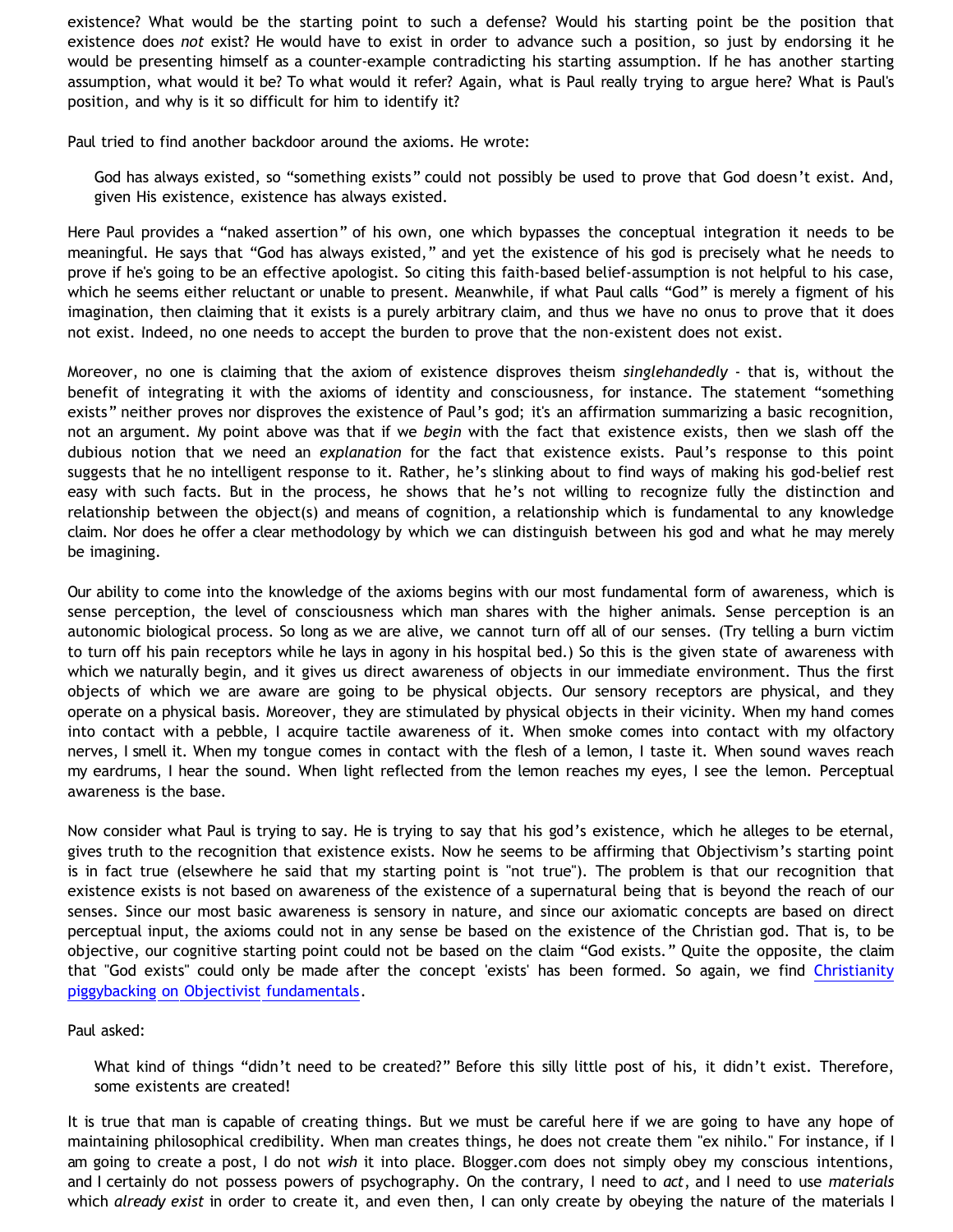use in my creativity. But in his desperation to protect his god-belief, Paul runs roughshod over such details, even though they are factual and pertinent.

As Porter observes:

Awareness has effects, most human achievements among them, *but only through the actions in reality of the organism possessing it*. Cognition alone has no effect on its objects; it doesn't change existence in any way. ( *Ayn Rand's Theory of Knowledge*, p. 18, emphasis added)

Thus, preconditional to any action one can take in order to produce something that did not already exist (such as a bowl of rice, a post on the internet, a skyscraper, etc.) is the prior existence of both the materials which are used in producing the new artifact and the organism possessing the conscious capacity it would need in order to take the actions that result in the production of the new artifact. So again, existence comes first. Thus the question Paul should be asking is not "What kind of things 'didn't need to be created?'" but rather: *What kinds of things do need to be created, how are they to be created, and from what are they to be created?*

Paul then asked:

Who posits the "creation of existence?" Not any Christian I know of. This would imply that God created Himself. So, some thing has always existed, some things exist contingently. Thus you're little axiom isn't a threat to theism.

Just as [Anderson suggests](http://triablogue.blogspot.com/2006/11/theistic-preconditions-of-knowledge.html) that a non-believer's impression that presuppositionalists typically do not offer actual arguments for their position "tells us more about [that person's] diet of reading than about the efforts of presuppositionalists to defend their arguments," Paul's confession that he knows of no Christian "who posits the ' creation of existence'" tells us that he needs to "get out more" and mingle with other believers.

In actuality, the problem that Paul has stumbled upon here is nothing less than a result of Christianity's failure to a) provide an explicit understanding of the relationship between awareness and its objects, and b) provide such understanding in terms of fundamentals. The result is that, when pressed on fundamental matters, one Christian's answers will often conflict with another Christian's answers. They have their bible to blame for this letdown, for it provides no consistent intelligence on these matters. Indeed, many Christians have affirmed that their god created existence. One creationist, Jerry L. Steen, wrote the following statement in an essay titled "God Our Creator" (which to my knowledge is no longer posted on the internet):

The creationist sees God as the source of all existence.

Seth Brotherton, in his essay [God's Existence and Nature,](http://www.bringyou.to/apologetics/p21.htm) writes:

This everyone calls 'God' because it is the source of all existence.

The [Nicene-Constantinopolitan Creed](http://www.antiochian.org/674) begins with this statement of faith:

We believe in one God, the Father Almighty, Maker of heaven and earth, and of all things visible and invisible.

The phrase "all things visible and invisible" does not leave room for anything else. Indeed, if this creed is about the Christian god, and this god is said to be "invisible" (cf. I Tim. 1:17), then this statement is essentially saying that this god created itself! Christians will no doubt try to rescue the creed by insisting that their god is not a "thing." That would be tantamount to saying that their god is a non-thing. And at that point, I can say: I rest my case. Now really, what could be more amusing than Christian apologetics?

Many Christian apologists who seek to take down Objectivism will respond to Objectivism's axiom of existence by asking "Where did existence come from?" The obvious implication behind such lines of interrogation is that their god was needed to create existence. Others have tried to hide behind Heidegger's famous question: "Why is there something rather than nothing?" Again, the implication is that we need to posit an invisible magic being in order to " account for" the fact that things do exist. Sound familiar? It should.

Peikoff rightly points out that even the religious thinker

does not contest the need of an irreducible starting point, as long as it is a form of consciousness; what he finds unsatisfactory is the idea of existence as the starting point. Driven by the primacy of consciousness, a person of this mentality refuses to begin with the world, which we *know* to exist; he insists on jumping beyond the world